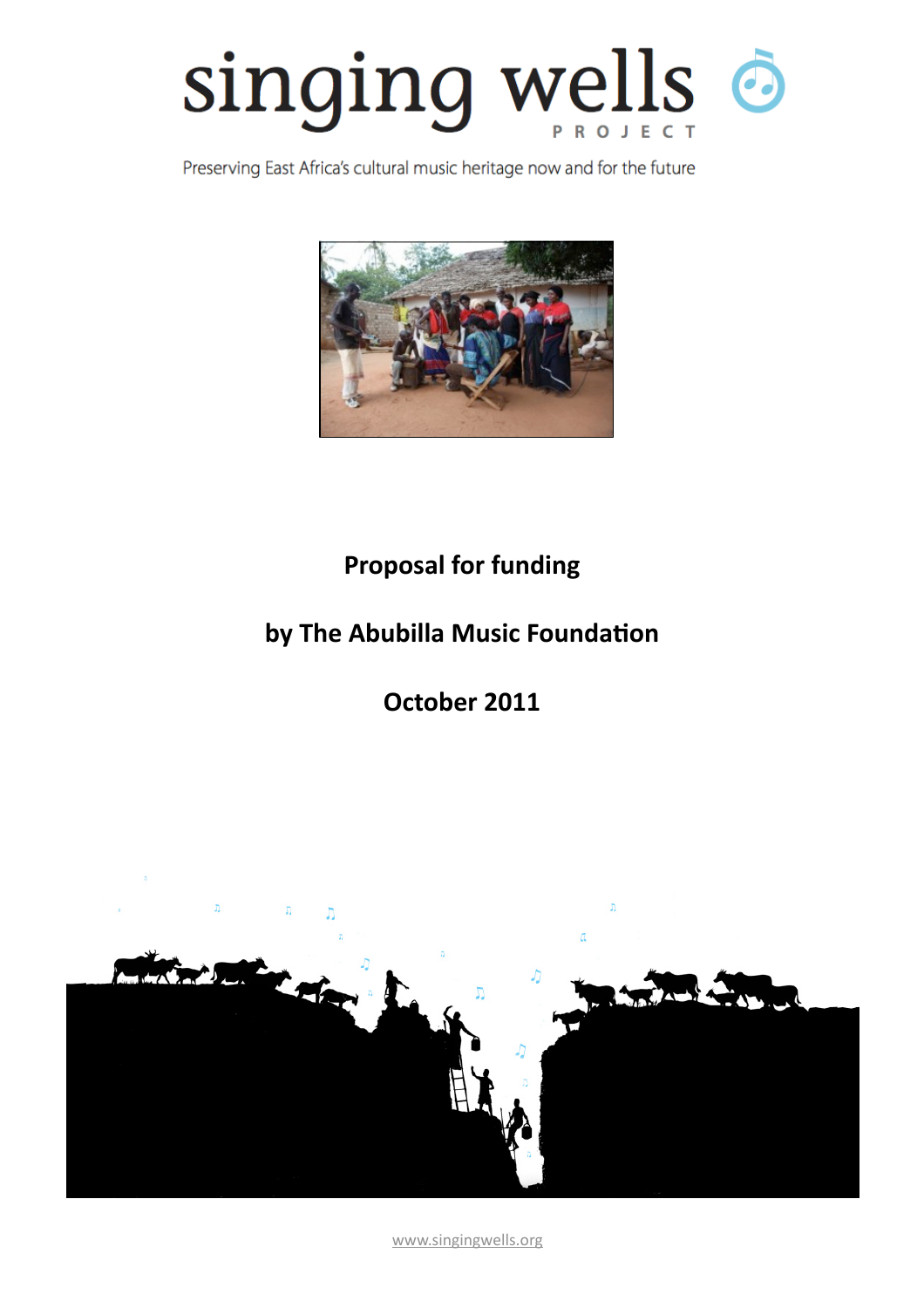## **THE SINGING WELLS PROJECT - SUMMARY**

The Singing Wells project is a collaboration between Abubilla Music in London and Ketebul Music in Kenya, a not for profit organisation committed to identifying, preserving and promoting the diverse music traditions of East Africa. The aim of the Singing Wells project is to record and document the unique music and dance traditions of East Africa by traveling to rural villages throughout the region with a dedicated mobile recording unit and a team of experienced music and video engineers and ethnomusicologists. The project includes the production of new material called the 'Influences' series songs from contemporary artists which have been inspired and influenced by traditional tribal music. All output material will be professionally produced and made available to the widest possible audience through all media platforms - TV, radio, digital and print - and in particular through the dedicated Singing Wells website and digital music map of East Africa. www.singingwells.org

Fundraising for the Singing Wells project is being managed by **The Abubilla Music Foundation**, a UK registered charity (Charity number: 1142173).

#### **Project Timeline:** Phase 1: September to December 2010 - COMPLETED

*!"Create"on!line"presence"for"Ketebul"Music"&"Singing"Wells"Project"(SWP).*

#### Phase 2: January to April 2011 - COMPLETED

- *!"Design"&"build"mobile"recording"studio*
- *.* Complete pilot recording session to proof concept of SWP
- *. Refine project objectives & develop music/video distribution strategy*

#### Phase 3: May to October 2011 - IN PROGRESS

- *Complete"mulBmedia"deliverables"from"pilot"session,"plus"Lake"Turkana"FesBval"*
- Develop online music map of East Africa on Singing Wells website

#### Phase 4: November/December 2011

*!"Complete"new"regional"music"recording"sessions,"including"the"Batwa"people"of" Kisoro,"Uganda"and"the"Luo"people"in"Western"Kenya*

- *!"Complete"4!5"new"'Influences'"sessions*
- $-$  Develop mobile video recording and archiving capabilities
- *!"Support"training"of"young"music"engineers*

#### **Phase 5: January to March 2012**

- Complete multimedia deliverables from Phase 4, including music tracks, videos, *audio/photo"archive"library"and"'Influences'"songs*
- Develop media output strategy for SWP material, in particular the 'Influences' *series*

#### Phase 6: from January 2012

*!"Fundraising"for"further"village"recordings"(target:"50"field"recording"days)"and"* 'Influences' series; audio & visual output and distribution of material across all *media"plaZorms*

- Grant request: This request for funding is to support Phase 4 of the Singing Wells project, in particular to facilitate recording the music and dance of the Batwa people in Uganda. A detailed budget and rationale for this phase of the project is included in this document.
- **Project duration:** Recordings will take place between 21st and 24th November 2011. Reporting will be in January 2012. The project end date is 31st January 2012.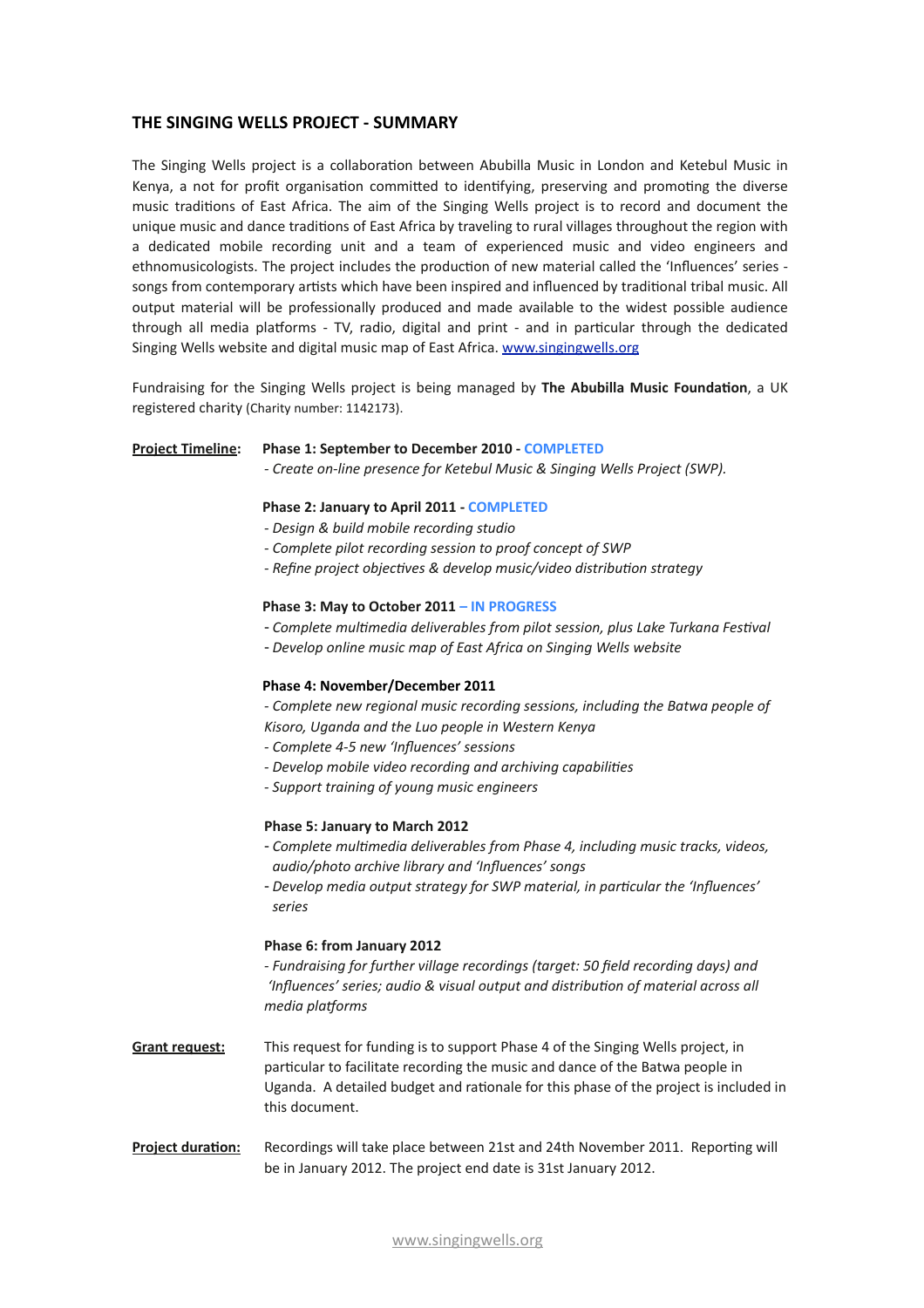## **BACKGROUND TO THE SINGING WELLS PROJECT**

East Africa is a region with a diverse cultural heritage. Its borders encompass a multitude of different ethnic groups, each with their own unique traditions and histories, languages and dialects, religions and beliefs, ways of dressing, music and dance. Over time, many of these time-honoured practices have been lost and there is little doubt that the pace of social, political and economic change today is in danger of obscuring the region's traditional cultural heritage. The importance of preserving music traditions cannot be underestimated. It provides a link from the past to the present and into the future and promotes a sense of national pride.

## Ketebul Music & Abubilla Music - a unique collaboration

The Singing Wells project started with a unique collaboration between two music companies – Abubilla Music in London and Ketebul Music in Nairobi - based 4,000 miles apart but linked by shared ambitions.

*"Abubilla"Music"in"London"and"Ketebul"Music"in"Nairobi"came"together"in"2009"when,"following"a"visit"to"* Kenya, the team at Abubilla was inspired to put our musical talents towards good causes. Our research led us to Tabu Osusa and the work he was undertaking with Ketebul Music to promote talented artists in his own country – something we were also doing in London. Tabu and his team impressed us with their vision for Ketebul Music and what it could achieve; how they wanted to capture and preserve the traditional sounds of East Africa and share them with a wider audience. Everything Ketebul stands for *resonated with us and we became determined to help them achieve their ambitious goals."* James Allen, **Founder Abubilla Music** 

#### **Singing Wells Project - activities to date**

In 2011, Ketebul Music in Nairobi, in collaboration with Abubilla Music in London, launched a new project to capture and archive traditional music in a number of East African villages, using dedicated mobile recording equipment. As with previous Ketebul Music projects, its focus is on cultural retrieval, bringing forgotten sounds and images back into public circulation, in formats that are accessible to a new generation of viewers and listeners. The name 'Singing Wells' was inspired by the songs of the Samburu tribes people, heard as they draw water for their livestock from deep wells in the dry riverbed.

**Phase 1** of the project saw the launch of a new website for Ketebul Music and the launch of a dedicated website for the Singing Wells project which would serve to introduce the project to a both a wide audience and potential project sponsors. The SWP site also includes a Music Map which charts the music and dance of the villages and groups visited during the project. A simple click allows you to witness the cultural music heritage of East Africa. www.singingwells.org/music-map

**Phase 2** of the project saw the design and build of the mobile recording 'studio' and delivery to Ketebul Music for testing. In March 2011, the SWP team undertook a pilot recording programme, traveling to the Coastal Region of Kenya to record the music of Mijikenda people. The pilot was the designed to test the new mobile recording equipment, refine the project logistics and reevaluate the project objectives and outcomes. It proved to be very successful and has demonstrated the full extent of our project monitoring and evaluation procedures. In addition, in May 2011, Ketebul Music took the mobile recording equipment to the Lake Turkana Festival for a further four days of live, cultural music recording in the field. For more news of the pilot programme, please visit [www.singingwells.org/news](http://www.singingwells.org/news)

During **Phase 3** of the project, we see the development of the Music Map on the Singing Wells website which we are calling 'Discover the Music'. The music, dance and oral histories of each recorded group from the pilot programme will be uploaded onto the map and, as the project continues, we will build a comprehensive database of the traditional, tribal music of East Africa which can be viewed and shared by a wide audience.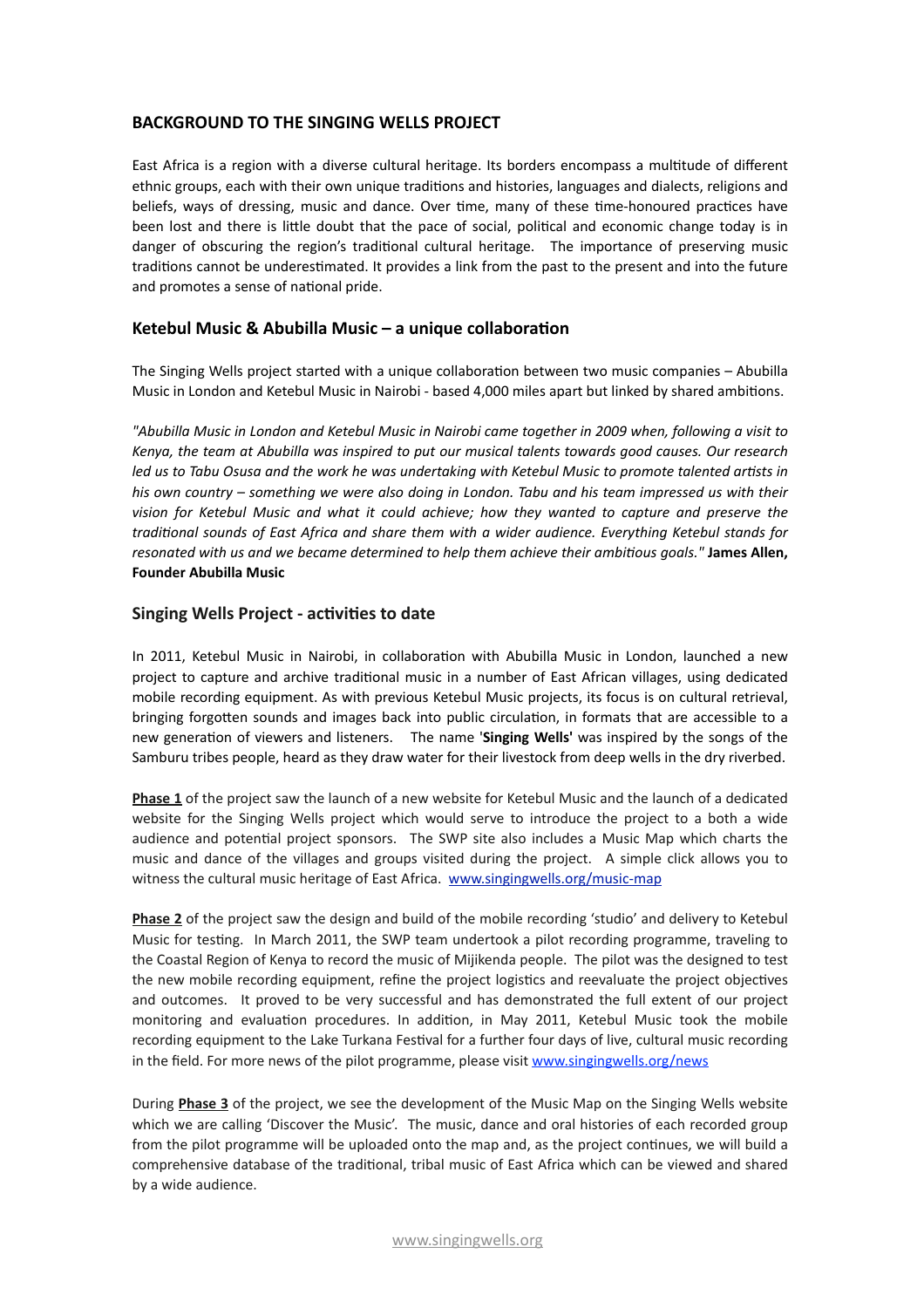## **THE SINGING WELLS PROJECT - PHASE 4**

#### **Statement of Intent**

A team of sound and video engineers, artists and ethnomusicologists from Ketebul Music, supported by volunteers from Abubilla Music will undertake a programme of field recordings of traditional, cultural music groups. The programme will comprise eight full recording days and reporting in November 2011, to include music and dance groups of the Batwa people near Kisoro in Uganda and the Luo people in Western Kenya. The programme will also include the recording of material for the 'Influences' series new songs written and performed by contemporary Ketebul Music artists which have been influenced by the traditional sounds of tribal music groups. During phase 4, we will be able to draw on the resources, experience and equipment already invested in the SWP during the pilot programme.

#### **The Batwa**

The Batwa, historically a nomadic, forest dwelling community of hunter-gatherers, are widely acknowledged to have been the first human residents of the forest areas which stretch across much of what is now Uganda, Rwanda, Burundi and DRC. In recent history however, the Batwa have become a displaced and largely forgotten ethnic group and their traditional culture and way of life is threatened with extinction. The Batwa community first became fragmented as other ethnic groups populated their homelands, cutting back the forest to provide land for crops and livestock. However, it was in 1991, with the creation of formal conservation areas outlawing all human activity in the forests surrounding the Virunga mountains, when everything changed for the Ugandan Bawta. Unable to live and hunt in the forest, the Batwa were forced to live in areas not suited to their traditional way of life. They became largely excluded from Ugandan society. Batwa communities suffered from poverty and exclusion and were offered little stake in the tourist industry which has developed in forests where they once lived.

The plight of the Batwa in Uganda is now being recognized and there are initiatives in place to support their communities and help them reclaim their traditional way of life. The United Organisation for Bawta Development (UOBDU) was founded in 2000 to address land problems and develop sustainable livelihoods.! ! UOBDU! has! iden6fied! four! key!areas! of! support:! land! &! housing;! educa6on! and! adult! literacy; income generation and forest access & benefit-sharing. By way of example, the Batwa Cultural Trail is a new initiative launched by the Uganda Wildlife Authority and UOBDU. The trail will provide an income for Batwa and it is the first initiative to afford them a stake in the conservation and management of the National Park which was once their home.

## **Rationale for taking the Singing Wells project to Kisoro, Uganda**

The overall aim of the Singing Wells project is to identify, record, preserve and promote the cultural music heritage of East Africa. In taking the project to Uganda to document and record the traditional music and dance of the Batwa, we can help to stem the tide which is threatening to obscure the music traditions of this ethnic group. The SWP will ensure that the unique sights and sounds of the Batwa are fully and professionally documented, preserved for the future and promoted to a wide audience through all media platforms. We also intend that the SWP will provide a positive and lasting benefit for the whole Batwa community. The immediate benefit will be a source of new income as each of the music groups will receive a gratuity payment for their performances. The lasting benefit will be the preservation, awareness and appreciation of the Batwa people and their cultural music heritage. The SWP will literally put the Batwa back on the map as we add their music and dance to the 'Discover the Music' map on the Singing Wells website. We will make the recordings available to other NGOs and ethnomusicologists and we hope this will, in time, provide new opportunities and sources of income for the Batwa. In planning our visit, we have worked closely with UOBDU and the Forest Peoples Programme to ensure that the Bawta community receive the maximum benefit from the Singing Wells project.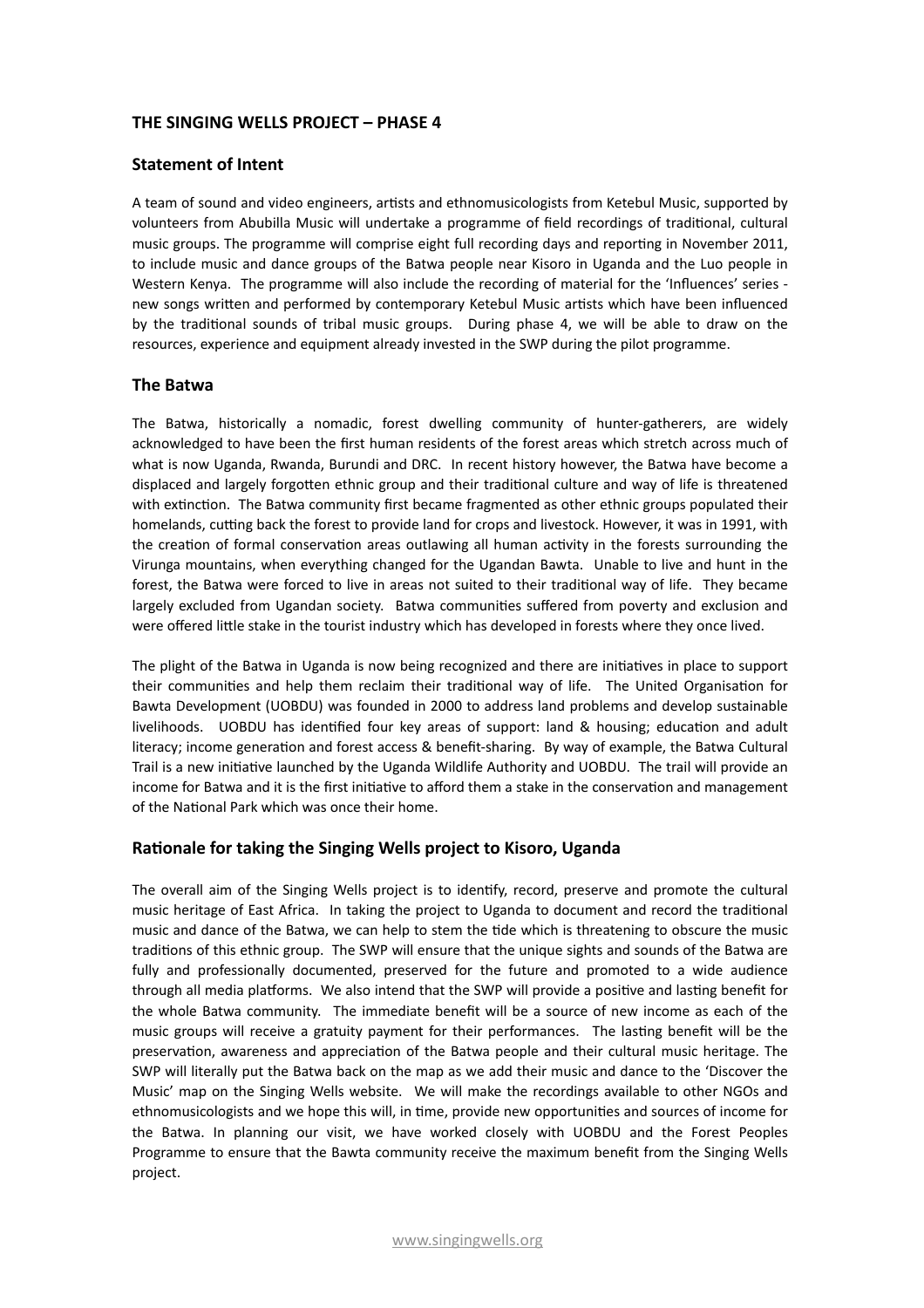## **The Project Objectives**

- To support Ketebul Music so they may continue to identify, record, promote, document and archive traditional East African music now and in the future.
- To record traditional music and dance in village communities, ensuring that music groups are able to perform as a whole, in their local environment, supported by their families and friends.
- To increase the understanding of the cultural heritage of the indigenous people of East Africa and promote this to a wide audience.
- To facilitate the co-creation of new songs which represent the fusion between traditional and contemporary East Africa music - the 'Influences' series.
- To increase awareness of the issues facing historically marginalized communities, in particular the people of the Batwa.
- To make all recorded material available to other NGOs working with Batwa communities so that they may use the material to support their own objectives in helping these marginalized people.
- To establish a lasting relationship with the local communities visited during the SWP and help facilitate programmes of other NGOs and charitable organisations which support these communities. For example, Abubilla Music are facilitating the supply of at least three Midomo water purifiers to remote villages in Kenya.

## **The Project Outcome & Deliverables**

- A comprehensive, multimedia package to feature the artists, music and dance traditions of the Batwa people in Uganda and the Luo in Western Kenya. This will include documentary and music videos and music tracks made available for distribution and on-line through the Singing Wells 'Discover the Music' map of East Africa, for the general public to appreciate.
- A comprehensive sound archive library of the unique percussion of each recorded group, plus interviews with individual artists, made available on-line for musicians and ethnomusicologists.
- A photo archive library of recorded groups, instruments, costume and dance.
- Production of a new 'Influences' series of material featuring the fusion of traditional and contemporary East African music.
- Delivery of SWP music/video content, 'Influences' series and news stories across all media -TV, radio, digital and print.
- Training of sound engineers trained in mobile recording, video and archiving techniques.

## **Project reporting**

A full financial and narrative report will be provided by the project end date of 31st January 2012.

The Singing Wells project has a dedicated website where the progress of the project is updated on a regular! basis.! ! Reports! during! the!field! recording! sessions! will! be! posted! daily!when! possible! and! a! comprehensive report will be written by members of the SWP team at the end of the field trip.

Music tracks, video documentaries, interviews and photographs will be added to the 'Discover the Music' map on the Singing Wells website following post-production.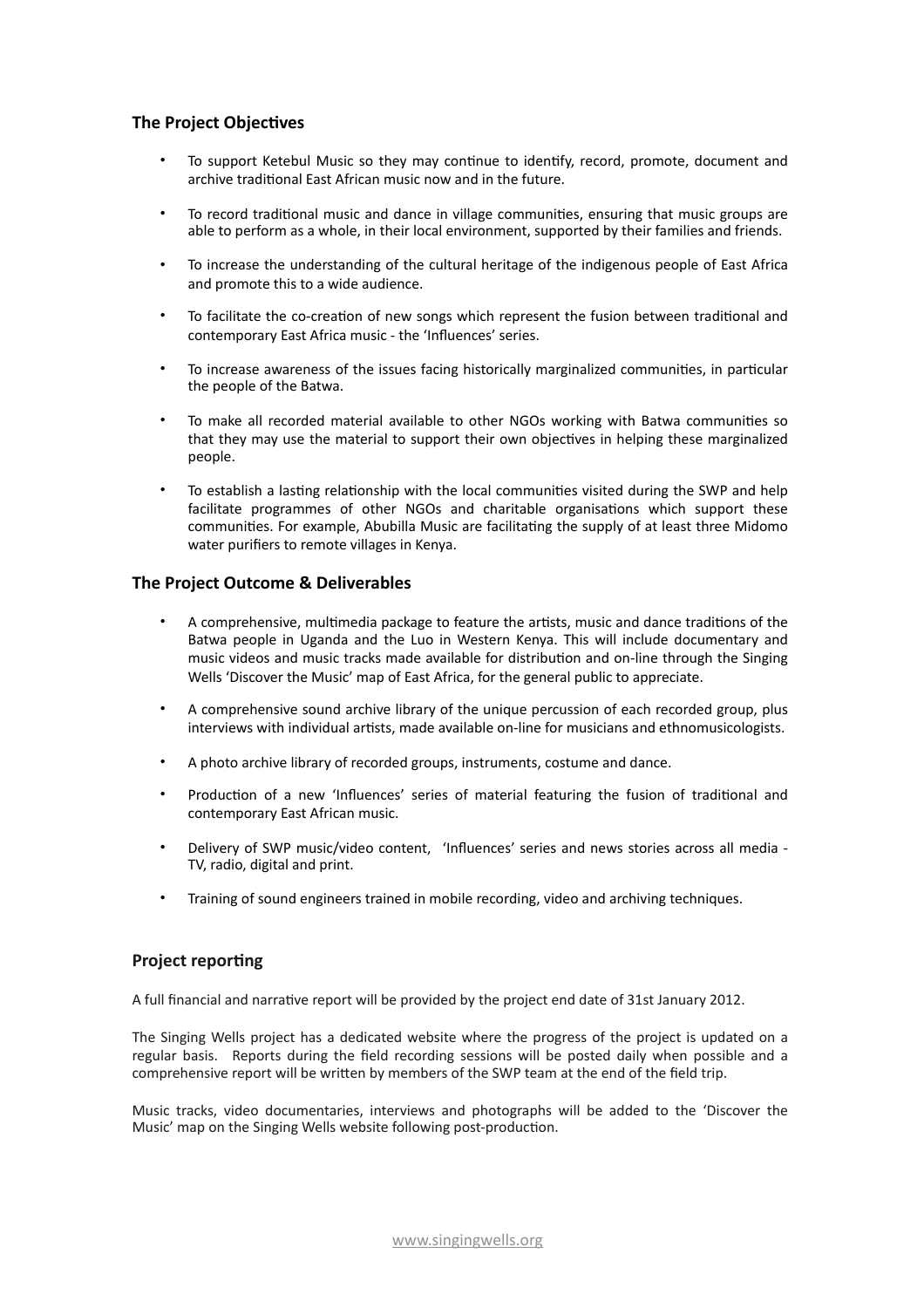## Detailed Budget for SWP Phase 4 - The Batwa Recordings

This budget covers the estimated costs to take the Singing Wells project to the Kisoro area of Uganda and complete 3 field recording days of the music and dance of the Batwa people.

The budget has been prepared in collaboration with Ketebul Music and is based on the known costs from the field recording pilot programme undertaken in March 2011. Working allowances for technical staff and all per diem allowances have been fixed and agreed following this pilot phase. Some costs, such as vehicle hire and fuel costs, are estimated and may be subject to slight changes. Accommodation costs are fixed and include a discount from the hotel.

All recording equipment has been donated by the Abubilla Music Foundation (AMF) and is offered for use by Singing Wells team pro bono. The AMF is also supplying a second SLR digital camera with HD video capacity for Phase 4 of the project.

#### *Note: Members of Abubilla Music who are travelling with the SWP project team are doing so on a* voluntary basis and will be covering **all** their own expenses.

| <b>REQUIREMENTS FOR SWP:</b><br><b>The Batwa Recordings</b>    | <b>Budget</b><br>(USD) | <b>Comments</b>                                                 |
|----------------------------------------------------------------|------------------------|-----------------------------------------------------------------|
| Return Flights Nairobi to Kigali                               | \$2,445.00             | for 7 Ketebul Music staff                                       |
| Accommodation in Kisoro for 5 nights                           | \$1,390.00             | for 7 Ketebul Music staff                                       |
| Meal requirements                                              | \$840.00               | for 7 Ketebul Music staff at<br>\$20 per day for 6 project days |
| Van hire and fuel                                              | \$1,800.00             | Hire of two vehicles; fuel<br>costs for vehicles & generator    |
| Hire of generator                                              | n/a                    | Generator supplied by<br>UOBDU pro bono                         |
| Resource personnel for music recordings                        | \$675.00               | for 4 Ketebul Music engineers                                   |
| Facilitation costs for dialogue with community<br>music groups | \$2,000.00             | for 5 Batwa music groups                                        |
| Facilitation costs for Kisoro representative                   | \$300.00               |                                                                 |
| Administration costs                                           | \$550.00               | To include music recording<br>licence fees & phone cards        |
| <b>Estimated total budget</b>                                  | \$10,000.00            |                                                                 |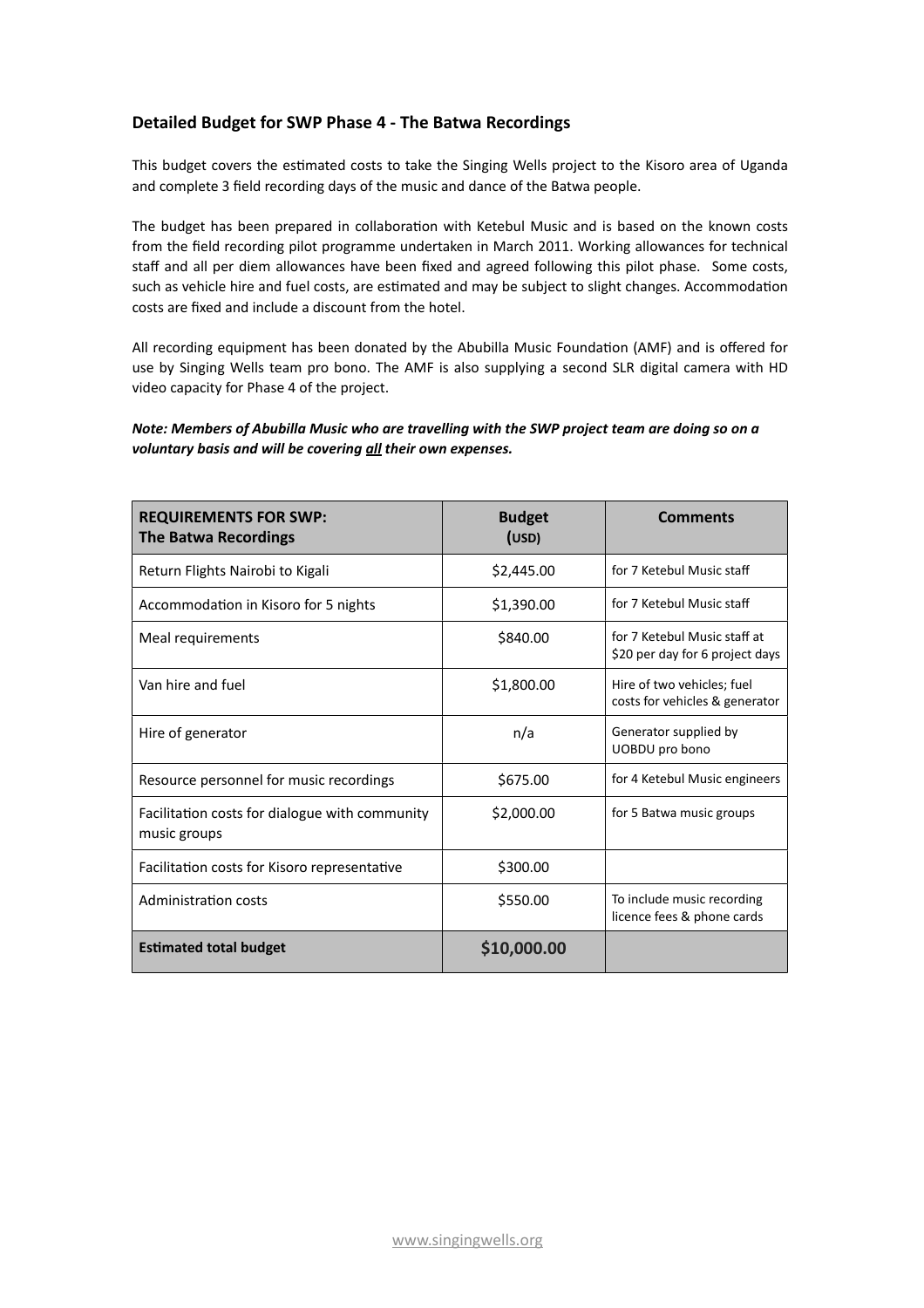## **Governance**

The Singing Wells project is governed by an executive management board which has full responsibility for operations for the project. Fundraising and expenditure is managed by The Abubilla Music Foundation.

#### Tabu Osusa - Ketebul Music

Tabu has been a key part of the East African music industry – promoter, composer and band manager – for the last 30 years. A Kenyan native, he has been actively involved in running some of the top bands in the country, including the acclaimed Orchestra Virunga and The Nairobi City Ensemble. Tabu co-chairs the steering committee of the 'Spotlight on Kenyan Music' project, which seeks to discover and promote young talent performing a blend of African music.

#### **Bill Odidi – Ketebul Music**

Bill is a radio producer with the Kenya Broadcasting Corporation in Nairobi with over 10 years experience in media. He also works as a correspondent for Radio France International and contributes articles to the Daily Nation newspapers Bill specialises in promoting music and the arts in Kenya. He has also worked as project manager with Ketebul Music on the Retracing Benga and Kikuyu music. "Music is the heartbeat of a people. Where there is music there is life."

#### **James Allen – Abubilla Music**

James is a senior Director and Member of the Board of Bain & Company, a global management consultancy, where he co-heads the firm's Global Strategy practice. He has 20 years of experience in international business and has worked in Africa extensively during that time. He founded Abubilla Music in 2008 to develop young recording artists and has been working with Ketebul Music since 2009 to establish the Singing Wells project. He has an MBA from Harvard University and an MA in International Economics from Johns Hopkins. James is a dual US-British citizen and has lived in the United Kingdom, with his wife and three children, since 1995.

#### Andy Patterson - Abubilla Music

Andy is a musician, sound engineer and producer from the North East of England. He studied at the University of Surrey as part of their Tonmeister course, graduating in 2005. He has since worked in the music industry in a variety of roles, performing both engineering and technical duties for a wide range of clients, from the world of pop music through to film composers. He has worked with Abubilla Music for over two years and has co-engineered and produced all of their CDs to date. His other clients include Gerry Rafferty, Colin Vearncombe and Q Radio.

#### Guy Morley - No Nation

Guy is music programmer for the Big Chill festival – one of the highlights of the UK's cultural calendar, and is the founder of No Nation, an independent arts programming, production and promotion company. No Nation has developed links across East Africa and has recently worked on a project for Sound and Music looking at the influences of early American country music in Africa.

#### Victoria Denison - The Abubilla Music Foundation

Victoria has joined the Abubilla team with responsibility for fundraising and sponsorship for the Singing Wells project and is administrator to the Trustees of The Abubilla Music Foundation.